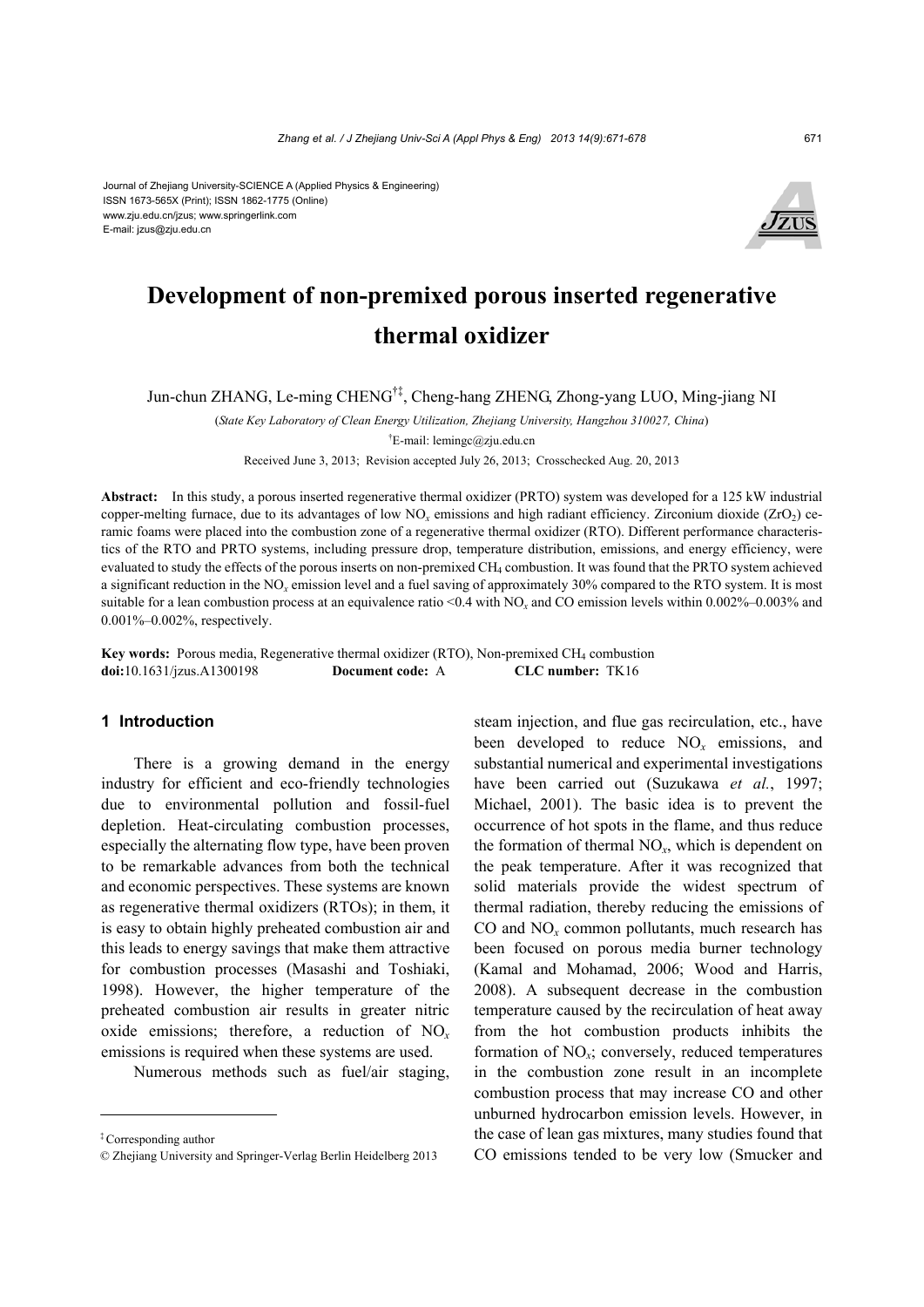Ellzey, 2004; Mathis and Ellzey, 2005; Mujeebu *et al.*, 2011).

Previous studies have reported the applications of porous media burner technology in various fields (Mujeebu *et al.*, 2009a; 2009b), especially their use as radiant burners where a radiant efficiency of up to 40% was achieved (Howell *et al.*, 1996) with lower pollutant emissions compared to swirl-stabilized combustor (Li *et al.*, 2008). However, there are no reports of porous media burner technology being used in industrial regenerative burners. In this study, considering their advantages of low  $NO<sub>x</sub>$  emissions and high radiant efficiency, a porous inserted regenerative thermal oxidizer (PRTO) system for copper melting was developed, and zirconium dioxide  $(ZrO<sub>2</sub>)$  ceramic foams were inserted in the combustion zone for this purpose. Heat circulation in a diffusion combustion field is commonly used in large scale industrial applications; where nonpremixed flames will preferentially be used in combustion operations due to their controllability and safety factors. Thus, a PRTO system was designed for non-premixed combustion. This is a novel area of research as premixed flow conditions are normally used as the working conditions for porous media combustion systems; there have only been a few studies on non-premixed or partially-premixed combustion.

Kamal and Mohamad (2005) investigated the swirl effect on the enhancement of radiation flux from a porous burner operating with non-premixed flames and found that the NO*x* emission level could reach below 0.001%. Tarokh and Mohamad (2009) numerically studied the non-premixed combustion phenomena in a porous media. The results of this study demonstrated that combustion efficiency could be improved by the use of a porous media with a high thermal conductivity and emissivity as this reduced the CO and NO*x* emission levels even when under non-premixed conditions. Charoensuk and Lapirattanakun (2011) and Muhad *et al.* (2011) investigated the performance of a partially-premixed liguefied petroleum gas (LPG) porous media burner, and found that  $NO<sub>x</sub>$  and  $CO$  emission levels were reduced by 59% and 21%, respectively, compared to the free flame combustion process. Wang *et al.* (2011) experimentally studied the temperature profiles characteristics of non-premixed combustion in porous media. Dobrego *et al.* (2001) reported a 2D two-temperature multi-component model for nonpremixed filtration combustion.

There is a need to study non-premixed filtration combustion under reciprocating flow conditions. The aim of this study was to examine the effects of porous inserts on regenerative thermal oxidizer (RTO) systems operating with non-premixed flames. In this study, experiments were performed to develop a PRTO system under reciprocating flow conditions in a 125 kW industrial copper-melting furnace, and the different performance characteristics of RTO and PRTO systems, including the pressure drop, temperature distribution, emissions, and energy efficiency, were evaluated.

# **2 Experiments**

# **2.1 Development of PRTO**

Fig. 1a shows an industrial copper-melting RTO heating system comprising of two ceramic honeycombs that are used as heat storage mediums in regenerators to preheated the combustion air temperature so that it is close to the furnace gas temperature, thus increasing the furnace productivity and saving a considerable amount of fuel. The melting process takes place in a crucible present in the middle of the furnace owing to the convection and radiation heat transfer between the combustion products and inner furnace walls. The furnace has a thermal input of 125 kW and a maximum copper-melting capacity of 750 kg/h. As shown in Fig. 2a, a diffusion flame is formed due to the preheated fresh air from the regenerator being mixed in the combustion zone with the fuel flow.

In this study, a PRTO was developed for the first time. As shown in Fig. 1b, the crucible furnace was filled with 10 PPI (pores per inch) ceramic foams (with 84% porosity) in the combustion zone. Initially, a SiC foam was used, but it was consumed as soon as there was a sudden increase in fuel composition.Then a  $ZrO<sub>2</sub>$  foam was determined to be the best material that could withstand the high temperature of the preheated air combustion. Compared to the long flat flame in a conventional RTO system, the combustion zone in a PRTO system is stabilized in the finite element of the  $ZrO<sub>2</sub>$  porous matrix as shown in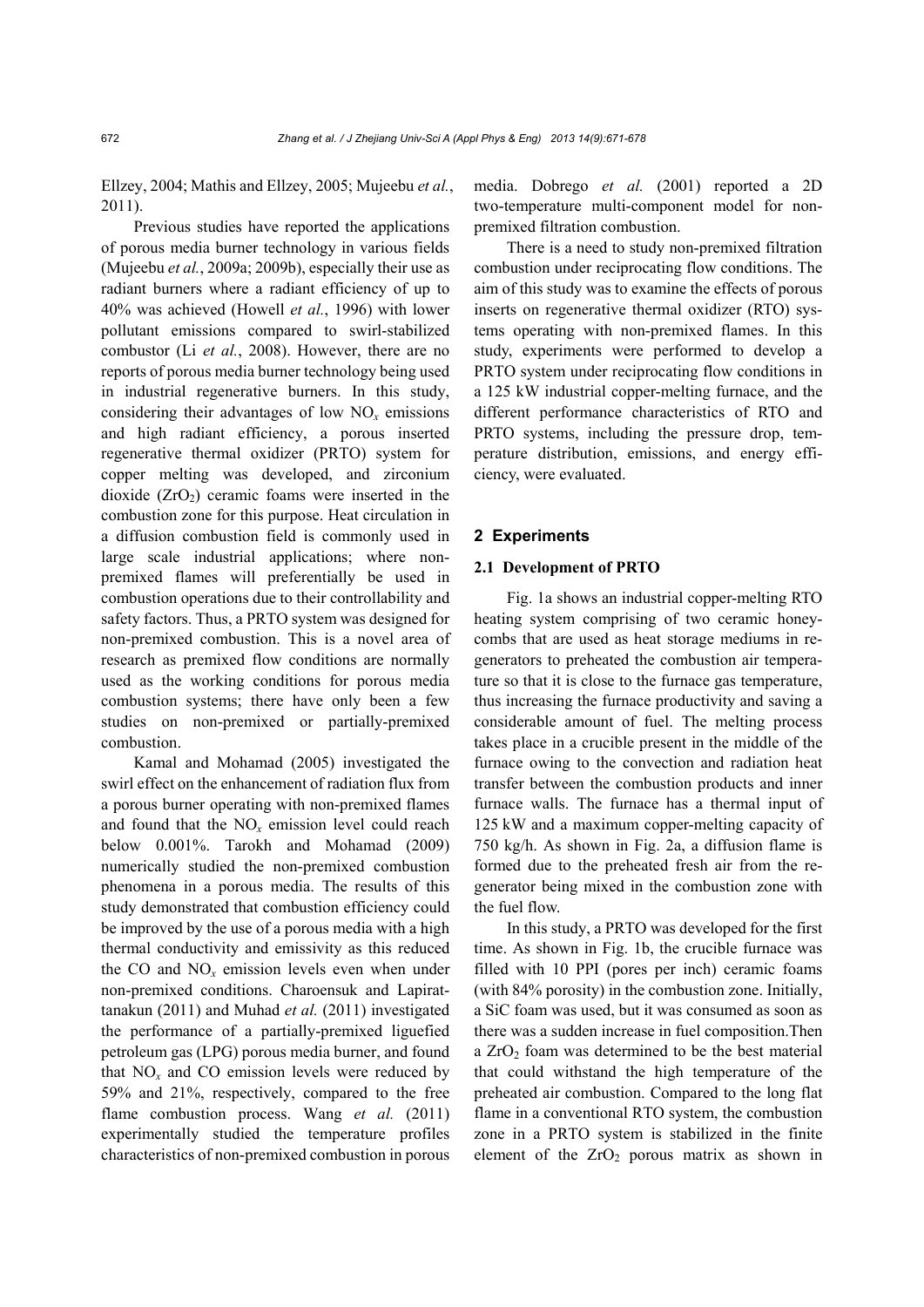

**Fig. 1 Schematic diagram of the experimental burner test apparatus** 

(a) 125 kW reciprocal copper melting industrial furnace; (b) Developed PRTO; (c) Arrangement of thermocouples T1–T13 and pressure taps P1–P5



**Fig. 2 Flame images of free flame of RTO (a) and filtration combustion flame of PRTO (b)**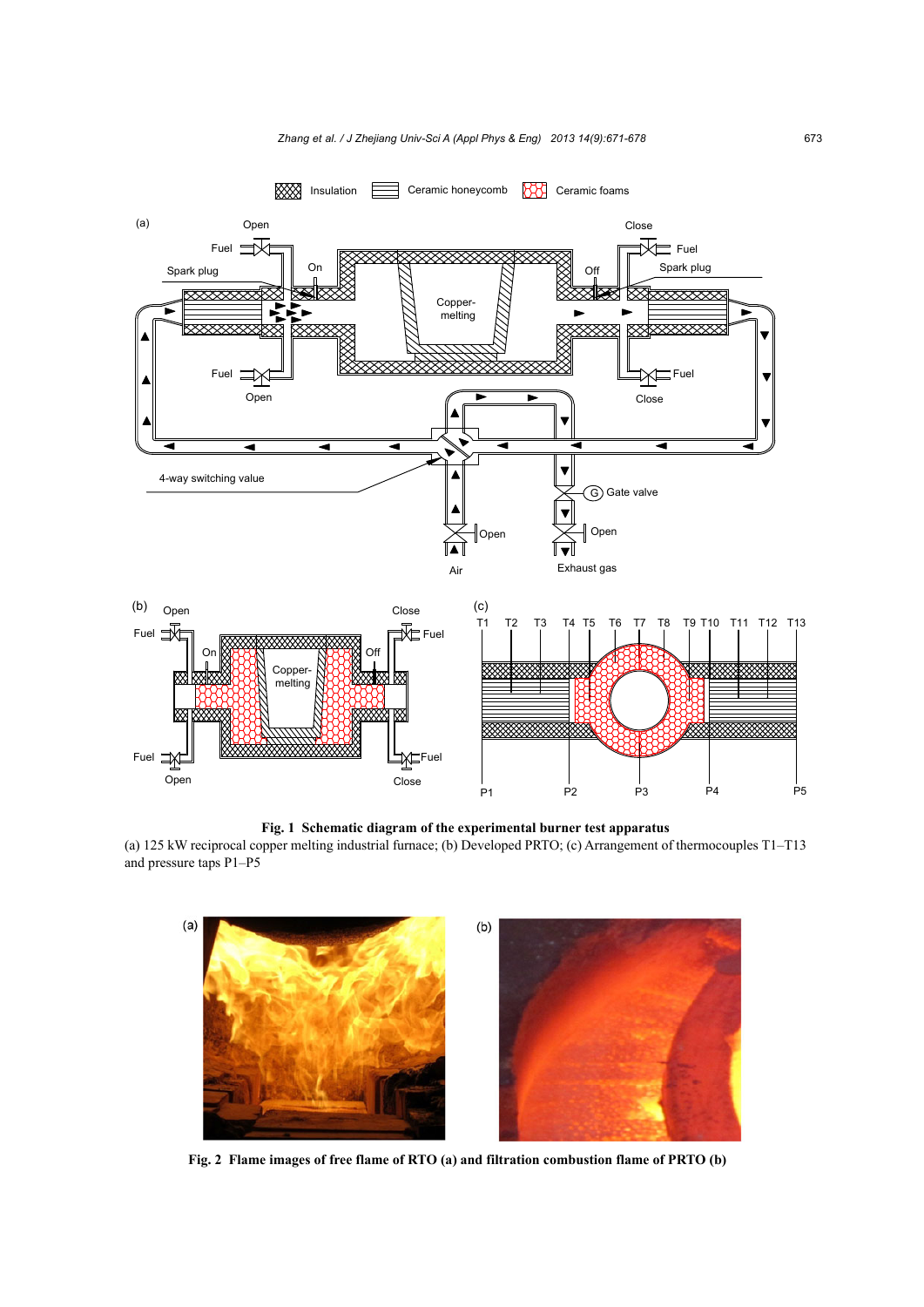Fig. 2b. The copper inside the crucible was heated by the convection and radiation heat emanating from the  $ZrO<sub>2</sub>$  porous medium. In addition, the newly developed burner can act as a reciprocal flow burner when there are non-premixed combustion conditions.

#### **2.2 Control system and measurements**

Fresh air was generated by a centrifugal fan and entered through an alternating valve. Natural gas with a heating value of 36 MJ/N $\cdot$ m<sup>3</sup> was used and controlled by valves mounted on the control panel. The gas and airflow rates were measured by calibrated rotameters. The time intervals in-between each flow could be adjusted independently using a switch. The arrangement of thermocouples and pressure taps are shown in Fig. 1c. B-type model T5–T9 sheath thermocouples with a 0.5 mm wire diameter and K-type T1–T4 as well as T10–T13 thermocouples were used. They were placed along the center line of the fluid path to measure the temperature profiles. Pressure differences were measured by differential pressure transmitters P1–P5, and their signals were digitized by an Agilent-34970a Data Logger (USA) and then transmitted to a personal computer. The combustion emission levels were analyzed by a TESTO PG-250 instrument with a range of 0–0.1% and 0–0.4% for NO*x* and CO, respectively, with a measuring accuracy of about  $\pm 0.5\%$ .

# **2.3 Procedure**

During an operation cycle of 150 s, the two fuel nozzles on the left were open so that the left burner worked in the combustion mode and the two fuel nozzles on the right were closed so that the right burner worked in the suction mode. Then the operating mode was reversed in the following cycle so that the right burner was in the combustion mode and the left was in suction. The combustion air was preheated by the heat accumulated in the ceramic honeycomb during the previous cycle. The interchange between burners was controlled by the 4-way switching value during the entire melting process. The copper-melting process can be divided into two stages: (1) start-up stage where the burner was preheated starting from the cold state, and (2) quasi-steady stage where the furnace wall and crucible have been heated to a quasisteady state. In the preheating period, the thermal load needs to reach a temperature where it is possible for copper-fusion. Numerical values of the operating conditions are summarized in Table 1.

| <b>Table 1 Operating conditions</b>      |                                          |
|------------------------------------------|------------------------------------------|
| Quantity                                 | Value                                    |
| Bed height, $H(m)$                       | 4.3                                      |
| Bed width, $W(m)$                        | 1.6                                      |
| Bed length, $L(m)$                       | 1.6                                      |
| Inlet gas temperature, $T_{\rm g}$ (K)   | 303                                      |
| Heating value of $CH_4 (MJ/N \cdot m^3)$ | 36                                       |
| Copper-melting rate (kg/h)               | $0 - 750$                                |
| Heat input (kW)                          | 125                                      |
| Equivalence ratio, $\Phi$                | $0.3 - 0.5$                              |
| Half-period, $t_{hp}$ (s)                | 150                                      |
| Ceramic foam properties                  |                                          |
| Porous materials                         | ZrO <sub>2</sub>                         |
| Porosity                                 | 0.84                                     |
| Pore size                                | <b>10 PPI</b>                            |
| Honeycomb properties                     |                                          |
| Porous materials                         | $>70\%$ Al <sub>2</sub> O <sub>3</sub> . |
|                                          | $>20\%$ SiO <sub>2</sub>                 |
| Porosity                                 | 0.5                                      |
| Pore size                                | $\Phi$ 4 mm                              |

#### **2.4 Thermal efficiency methodology**

There is a lack of standard procedures for measuring the radiant efficiency in different burner designs and operation conditions (Mital *et al.*, 1998). Therefore, a thermal efficiency methodology was developed where the parameters such as heat input, thermal absorption by copper, and thermal efficiency were estimated.

The energy input of the burner is

$$
Q_{\rm in} = V_{\rm g} H_{\rm g} t,\tag{1}
$$

where  $V_g$  is the volumetric flow rate of natural gas in N·m<sup>3</sup>/s,  $H<sub>g</sub>$  is the heating value of natural gas in  $kJ/(N \cdot m^3)$ , and *t* is the time needed for the copper to melt in s.

The useful energy absorbed by copper can be calculated by

$$
Q_{\text{useful}} = m_{\text{cp}} C_{\text{cp}} (T_{\text{cp}} - T_0), \tag{2}
$$

where  $m_{cp}$  is the mass of copper in kg,  $C_{cp}$  is the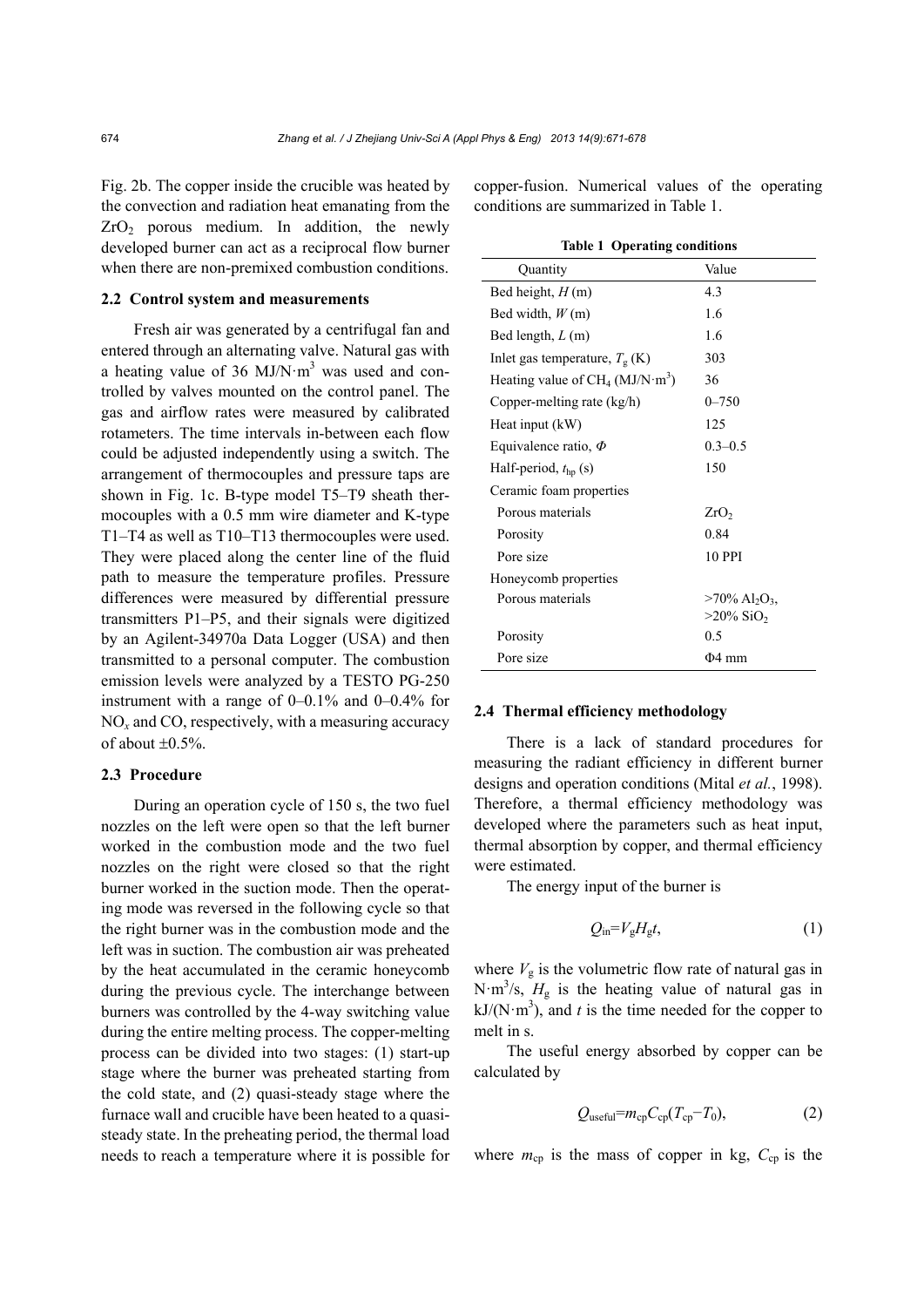heating capacity of copper in  $kJ/(kg·K)$ ,  $T_{cp}$  is the melting point of copper in K, and  $T_0$  is the initial temperature of copper in K.

Then the thermal efficiency is expressed as follows:

$$
\eta_{\text{th}} = Q_{\text{useful}} / Q_{\text{in}} \times 100\% \tag{3}
$$

# **3 Results and discussion**

# **3.1 Pressure drop**

Fig. 3 shows the pressure drops during the start-up procedure at an equivalence ratio of  $\Phi$ =0.4. ΔP1P2 and ΔP4P5 are the pressure drops between the regenerators, while ΔP2P3 and ΔP3P4 are the pressure drops between the porous media combustors. Due to the pressure drop in the RTO being mainly composed of the regenerators, it was possible to use the sum of ΔP1P2 and ΔP4P5 from the PRTO's start-up procedure to represent the RTO's pressure drop. Both the pressure drops increase as the time for the gas velocity increases due to the furnace temperature (T7) rising. However, the growth rate of PRTO was much larger than that of RTO. The sum of the pressure drop in the PRTO (ΔP1P5) in the final hot stage was near 1000 Pa; whereas the whole pressure drop in RTO ( $\Delta$ P1P2+ $\Delta$ P4P5) was less than 200 Pa. Therefore, a much more powerful centrifugal fan would be needed to bring about a higher pressure drop.



**Fig. 3 Pressure drops during the start-up procedures**

#### **3.2 Temperature distribution**

Fig. 4 shows the temperature distribution comparison for copper melting between the RTO and PRTO systems at an equivalence ratio of *Φ*=0.4. The temperature distributions for both the RTO system and the PRTO system are the values at the first of the forward flow. The porous media had high temperature region that was broader than in the RTO while the maximum temperature was lower. For instance, the maximum temperature under an equivalence ratio of *Φ*=0.4 drops from 1804 K (in the free flame of the RTO system) to 1598 K (in the filtration flame of the PRTO system). However, there is a larger hot zone due to the heat conduction of the porous material.



**Fig. 4 Comparison of temperature distribution between the RTO and PRTO systems** 

Fig. 5 shows the special transient temperature profiles of the PRTO system for the forward flow during a half-period of  $t_{\text{ho}}$ =150 s under an equivalence ratio of *Φ*=0.4. The trapezoidal temperature profiles have two hot zone locations at the inlet of the porous media combustor (e.g., T5 and T9); while the temperatures in the crucible zone (e.g., T6, T7, and T8) are relatively low (about 200 K on average). The peak temperature changes moderately over time within a range of 160 K, while the temperatures in the crucible zone are almost flat irrespective of time. The thermal efficiency and energy saving are greatly improved due to the exhaust gas temperatures (e.g., T1 and T13) being greatly reduced (within 310–330 K).

#### **3.3 Exhaust gas emissions**

The exhaust gas emissions from both the RTO and PRTO systems were measured, and the results were corrected to  $6\%$  O<sub>2</sub>. The CO and NO<sub>x</sub> emission levels at different equivalence ratios are shown in Fig. 6. As the equivalence ratios increased, so did the emissions of CO and  $NO<sub>x</sub>$  due to the peak temperature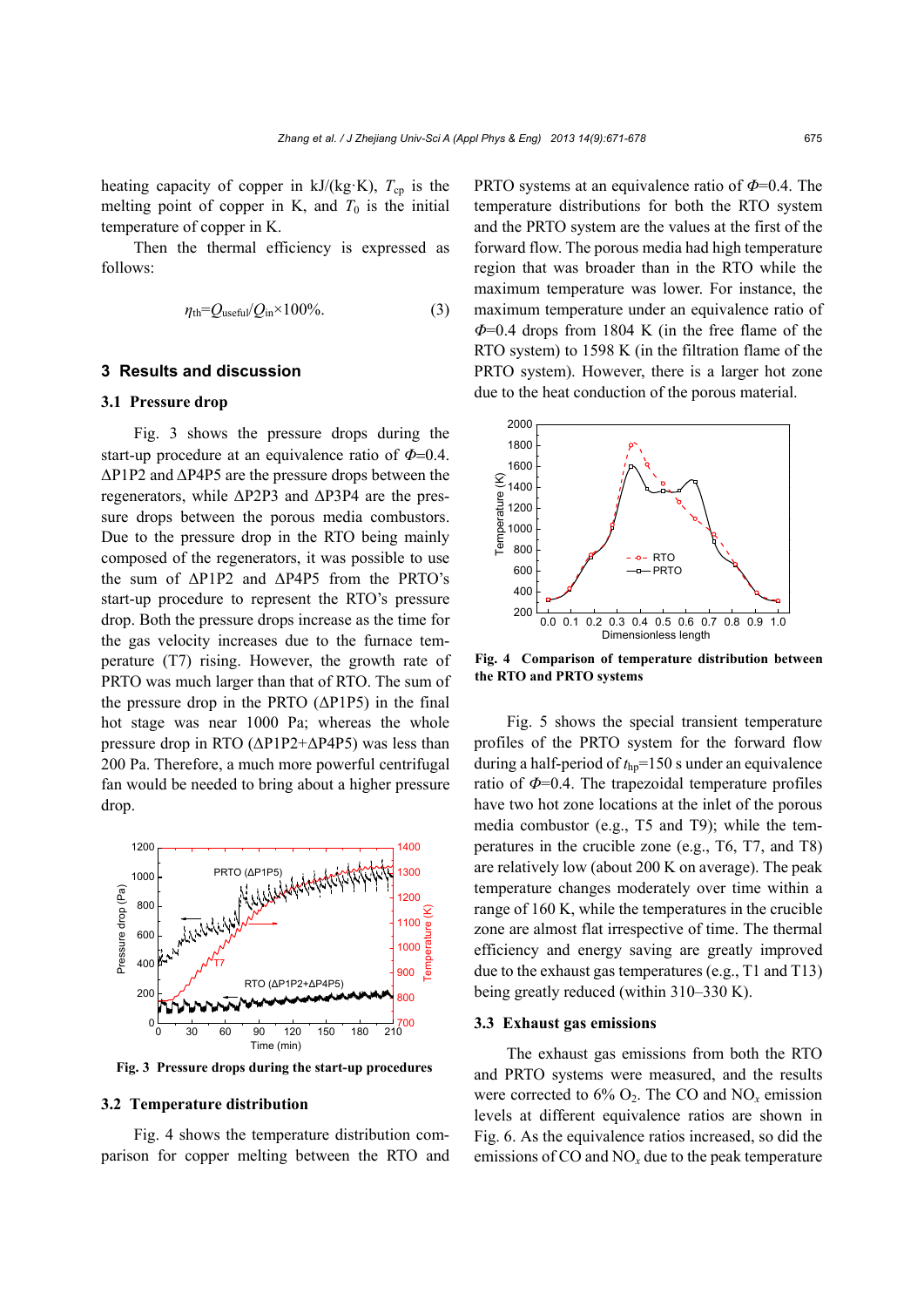increasing along with the equivalence ratio, which also results in increased incomplete combustion of the natural gas.



**Fig. 5 Transient temperature profiles of the PRTO system**  for the forward flow during a half-period of  $t_{\text{ho}}$ =150 s



**Fig. 6 Comparison of CO and NO***x* **emissions between the RTO and PRTO systems** 

As shown in Fig. 6, for the same equivalence ratio, the amount of  $NO<sub>x</sub>$  produced is significantly lower when the porous medium is inserted. This is caused by the use of the porous medium that results in a reduced maximum temperature. For instance, the NO*x* emission at an equivalence ratio of *Φ*=0.5 drops from 0.0327% for the RTO system to 0.0081% for the **PRTO** system. This level of  $NO<sub>x</sub>$  emission is slightly greater than those obtained by previous researchers using premixed combustion, such as Jugjai and Sawananon (2004), who obtained an emission range of 0.001%–0.004% for NO*x*. However, for lean combustion at an equivalence ratio  $\Phi$ <0.4, the NO<sub>x</sub> emission has a range of 0.002%–0.003%. In contrast, the CO emissions from the PRTO system were greater than those from the RTO system; the differences in the emissions levels were particularly marked in the high equivalence ratio regimes. The existence of the porous medium decreased the extent of mixing between the fuel and oxidizer. However, very similar levels of CO emissions (0.001%–0.002%) were observed under an equivalence ratio of *Φ*<0.4. This indicated that the non-premixed methane combustion in the PRTO system is mostly suitable for the lean combustion process under an equivalence ratio *Φ*<<0.4.

#### **3.4 Thermal efficiency**

Thermal efficiency is the key parameter for evaluating the economic benefits of burners. The comparison of thermal efficiencies between the RTO and PRTO systems is shown in Fig. 7. Due to the honeycombs and ceramic foams requiring additional preheating, the thermal efficiency was much lower in the start-up stage than the quasi-steady stage.

As shown in Fig. 7, for the PRTO system, when compared to the RTO system, the thermal efficiency was lower during the start-up stage but significantly higher in the quasi-steady stage. This is attributed to the fact that the heat storage in the porous media reduces the thermal efficiency in the start-up stage; while the combined effect of the convection and radiation process by the porous medium increases the thermal efficiency in the quasi-steady stage. The transient temperature profiles of the PRTO system during the start-up procedure are shown in Fig. 8. For the PRTO system to reach the quasi-steady stage from a cold state took around 2.5 h, but in the RTO system it took slightly less than 2 h. However, the thermal efficiency in the quasi-steady stage increases by about 30% relative to RTO system and reaches a value of 37.5%. For a continuous combustion operation, the



**Fig. 7 Comparison of thermal efficiencies between the RTO and PRTO systems**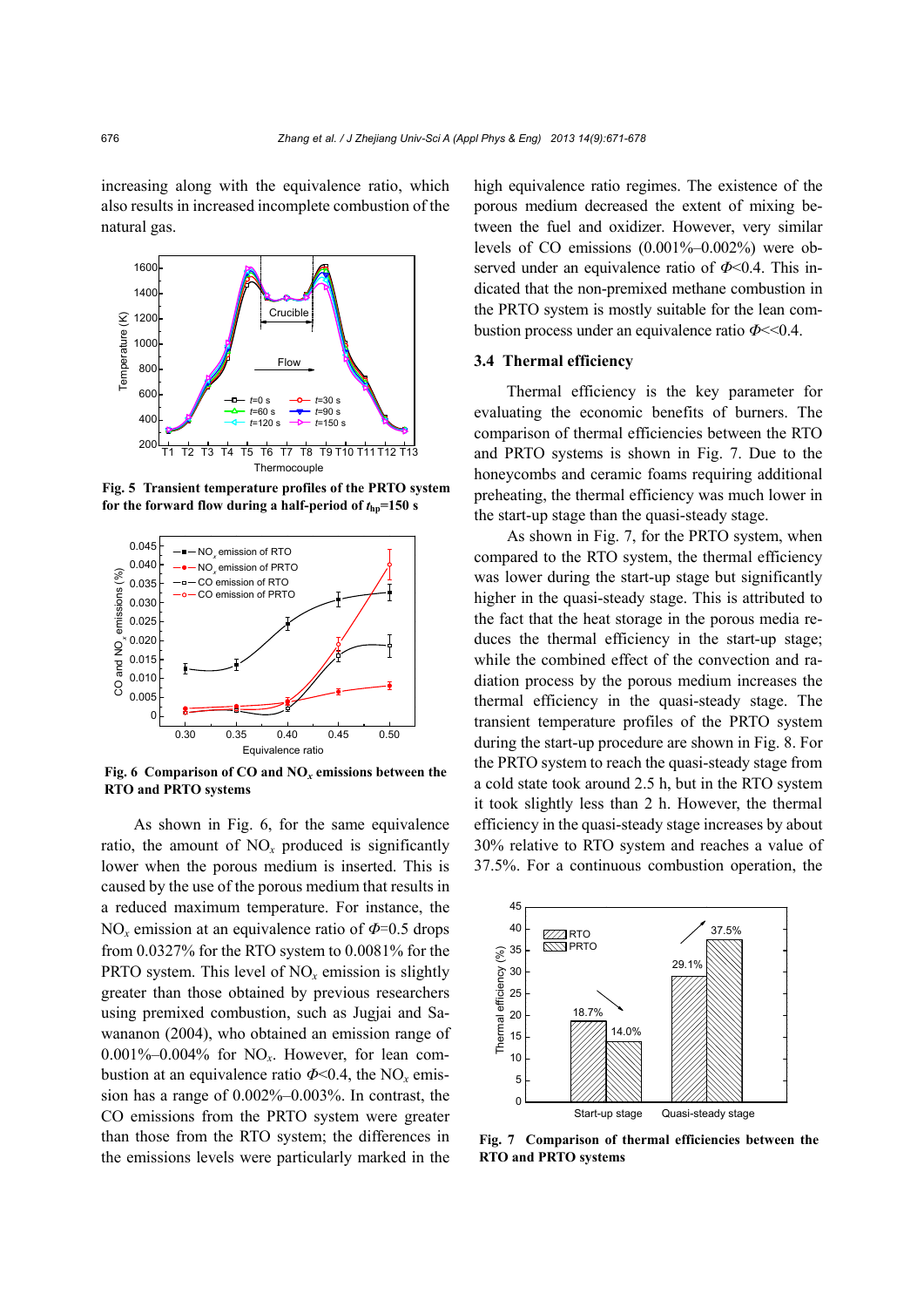technology using a PRTO system is undoubtedly more effective compared to the RTO system (Fig. 7).



**Fig. 8 Transient temperature profiles of PRTO system during the start-up procedure** 

# **4 Conclusions**

A PRTO system under reciprocating flow conditions using non-premixed CH4 combustion has been successfully developed for a 125 kW industrial copper-melting furnace. The combustion and emission characteristics were evaluated and compared to a conventional RTO system. It was found that the high temperature region in the porous media is broader while its maximum temperature range is thinner resulting in a significantly lower NO*x* emission level. For lean combustion processes under an equivalence ratio of  $\Phi$ <0.4, the CO and NO<sub>x</sub> emission levels were in the ranges of 0.001%–0.002% and 0.002%– 0.003%, respectively. This means that fuel savings of approximately 30% can be achieved during the quasi-steady state when using the PRTO system instead of the RTO system. However, a much more powerful centrifugal fan is needed due to a higher pressure drop in the system. More work is still needed to improve the mixing of the fuel and oxidizer as when there is a higher equivalence ratio regime the CO emission level was slightly higher.

#### **References**

Charoensuk, J., Lapirattanakun, A., 2011. On flame stability, temperature distribution and burnout of air-staged porous media combustor firing LPG with different porosity and excess air. *Applied Thermal Engineering*, **31**(16):3125- 3141. [doi:10.1016/j.applthermaleng.2011.04.042]

Dobrego, K.V., Kozlov, I.M., Zhdanok, S.A., Gnesdilov, N.N.,

2001. Modeling of diffusion filtration combustion radiative burner. *International Journal of Heat and Mass Transfer*, **44**(17):3265-3272. [doi:10.1016/S0017-9310 (00)00343- 4]

- Howell, J.R., Hall, M.J., Ellzey, J.L., 1996. Combustion of hydrocarbon fuels within porous inert media. *Progress in Energy and Combustion Science*, **22**(2):121-145. [doi:10. 1016/0360-1285(96)00001-9]
- Jugjai, S., Sawananon, A., 2004. The surface combustor-heater with cyclic flow reversal combustion embedded with water tube bank. *Fuel*, **83**(17-18):2369-2379. [doi:10.1016/ j.fuel.2004.06.026]
- Kamal, M.M., Mohamad, A.A., 2005. Enhanced radiation output from foam burners operating with a nonpremixed flame. *Combustion and Flame*, **140**(3):233-248. [doi:10. 1016/j.combustflame.2004.12.001]
- Kamal, M.M., Mohamad, A.A., 2006. Combustion in porous media. *Proceedings of the Institution of Mechanical Engineers, Part A: Journal of Power and Energy*, **220**(5): 487-508. [doi:10.1243/09576509JPE169]
- Li, G.N., Zhou, H., Cen, K.F., 2008. Emission characteristics and combustion instabilities in an oxy-fuel swirl-stabilized combustor. *Journal of Zhejiang University-SCIENCE A*. **9**(11):1582-1589. [doi:10.1631/jzus.A0820303]
- Masashi, K., Toshiaki, H., 1998. The Scientific and Technology of Combustion Highly Preheated Air. 27th Symposium (International) on Combustion/The Combustion Institute, **27**(2):3135-3146. [doi:10.1016/S0082-0784(98)80176-8]
- Mathis, W.M., Ellzey, J.L., 2005. Flame stabilization, operating range, and emissions for a methane/air porous burner. *Combustion Science and Technology*, **177**(5):1323-1338. [doi:10.1080/00102200302411]
- Michael, F., 2001. Low NO*x* combustion technologies for high temperature applications. *Energy Conversion and Management*, **42**(15):1919-1935. [doi:10.1016/S0196-8904 (01)00051-6]
- Mital, R., Gore, J.P., Viskanta, R., 1998. A radiation efficiency measurement procedure for gas-fired radiant burners. *Experimental Heat Transfer*, **11**(1):3-21. [doi:10.1080/ 08916159808946551]
- Muhad, R.M.N., Abdullah, M.Z., Mujeebu, M.A., Bakar, M.A.A., Zakaria, R., Mohamad, A.A., 2011. The development and performance analysis of partially premixed LPG porous medium combustor. *Energy Sources, Part A: Recovery, Utilization, and Environmental Effects*, **33**(13): 1260-1270. [doi:10.1080/15567030903330827]
- Mujeebu, M.A., Abdullah, M.Z., Bakar, M.A.A., Mohamad, A.A., Abdullah, M.K., 2009a. Applications of porous media combustion technology–review. *Applied Energy*, **86**(9):1365-1375. [doi:10.1016/j.apenergy.2009.01.017]
- Mujeebu, M.A., Abdullah, M.Z., Bakar, M.A.A., Mohamad, A.A., Muhad, R.M.N., Abdullah, M.K., 2009b. Combustion in porous media and its applications–A comprehensive survey. *Journal of Environmental Management*, **90**(8):2287-2312. [doi:10.1016/j.jenvman.2008.10.009]
- Mujeebu, M.A., Abdullah, M.Z., Bakar, M.A.A., Mohamad,